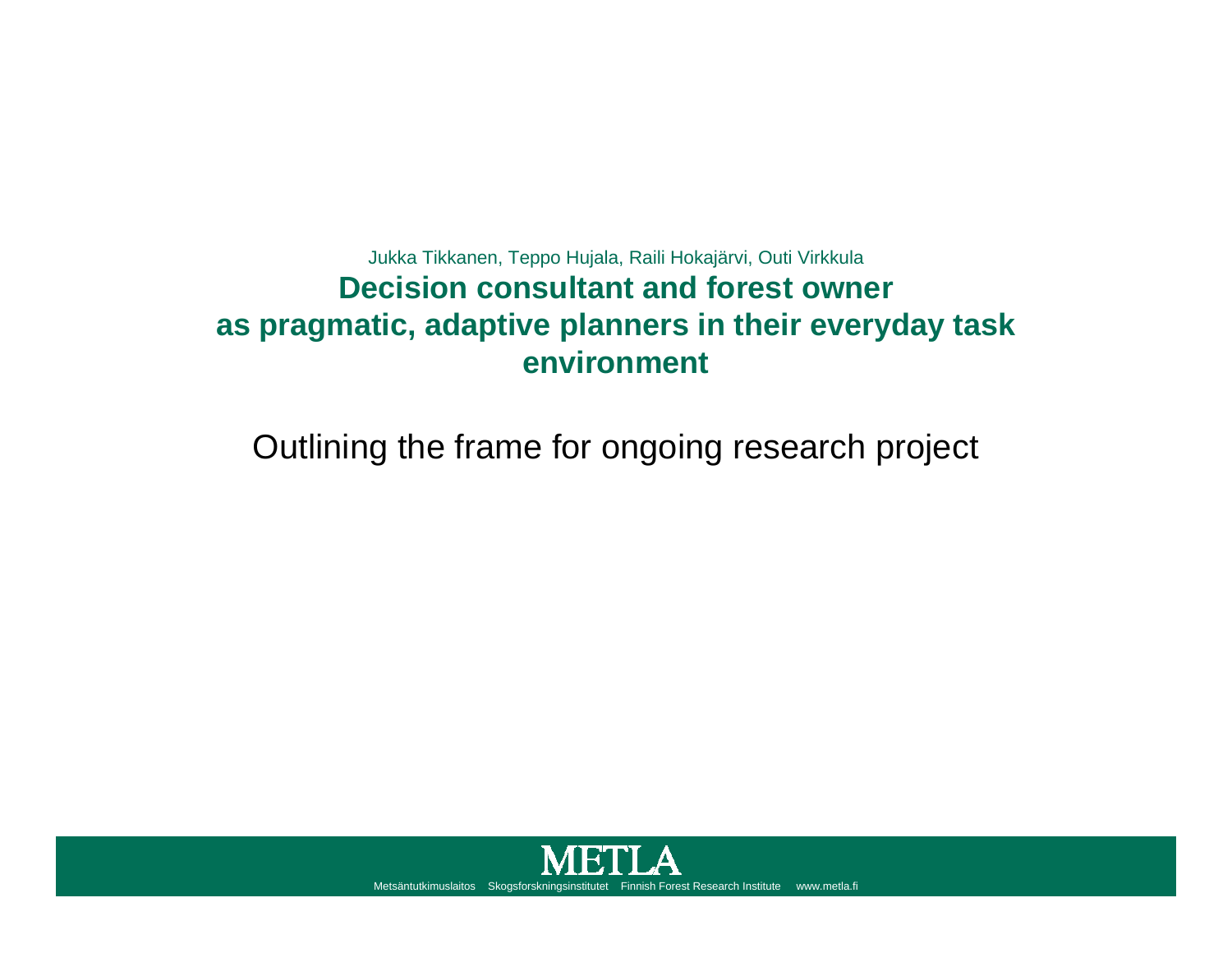### **Contents**

- Rationale behind the presentation and study
	- About gaps in forest planning research debate in Finland
- **Endeavour to conceptualiae adaptive planning** 
	- **Adaptive planner**
	- **Process of matching**
	- **Abstraction and learning levels**
	- **Joint action: common ground, systemic view,** defense mechanisms
	- **Studying adaptive planning** 
		- Design-based research
		- $\blacksquare$  The case

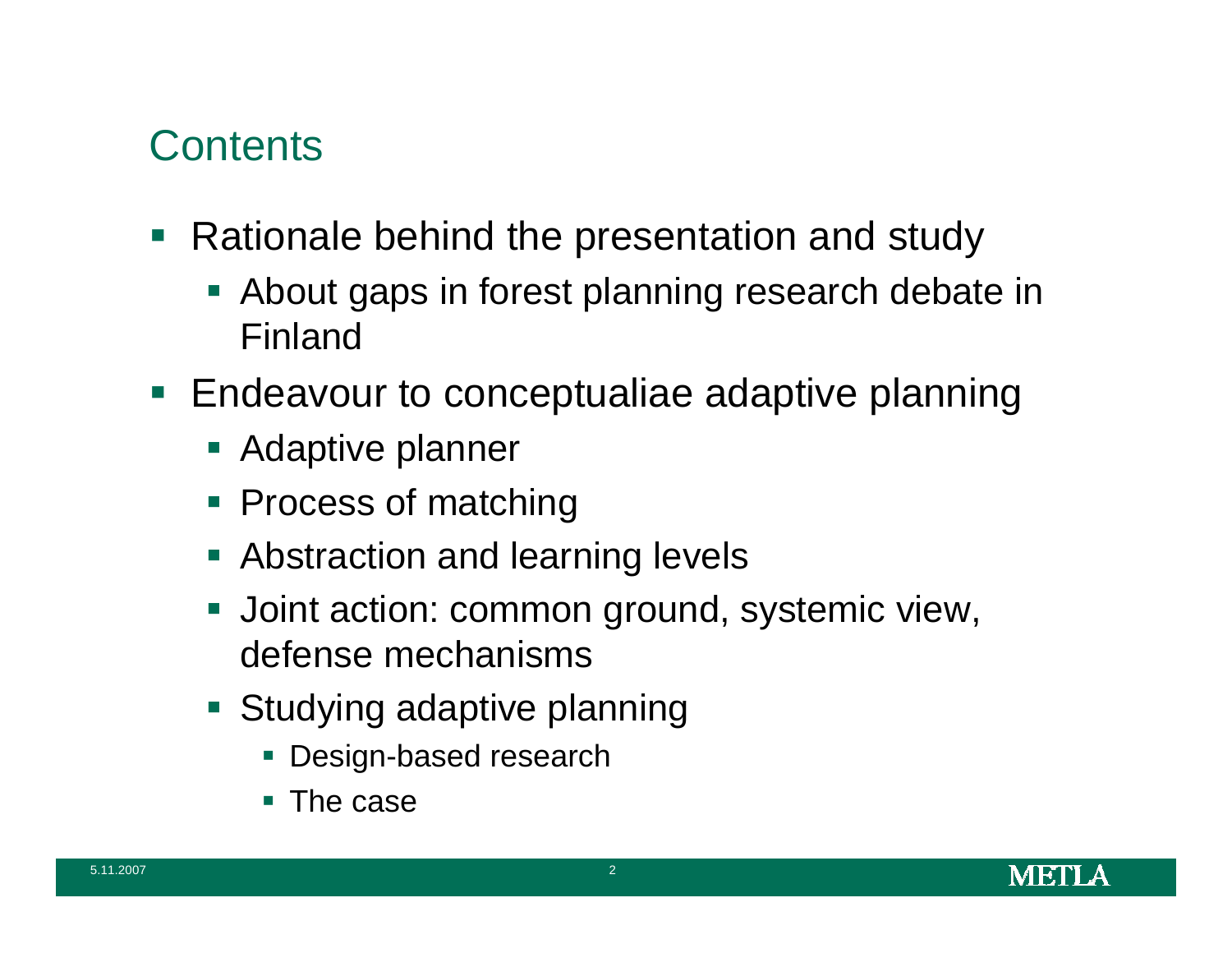



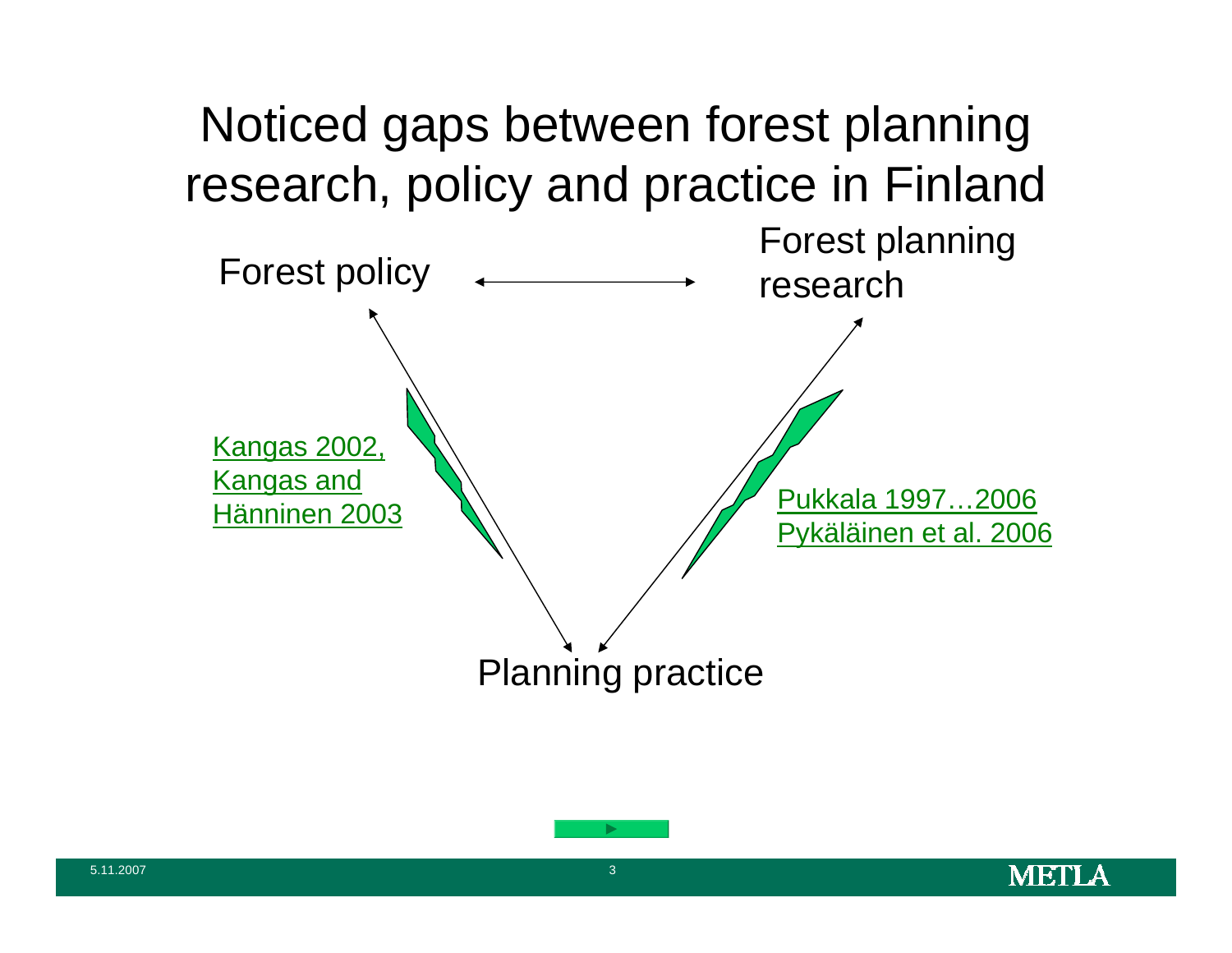### A gap between forest policy rhetoric and planning practice

| <b>Practice: Forest planning</b><br>as forest policy tool                                                                                                                                     | <b>Rhetoric: Multi-objective</b><br>forest management<br>planning                                                        |
|-----------------------------------------------------------------------------------------------------------------------------------------------------------------------------------------------|--------------------------------------------------------------------------------------------------------------------------|
| Planning and counseling<br>interconnected as means to<br>enhance forest policy objectives.<br>The aim is to activate forest<br>owners and same time, to<br>support local forestry operations. | Planning as owner oriented<br>decision support<br>Distinct separation of planning<br>and policy motivated<br>counseling. |

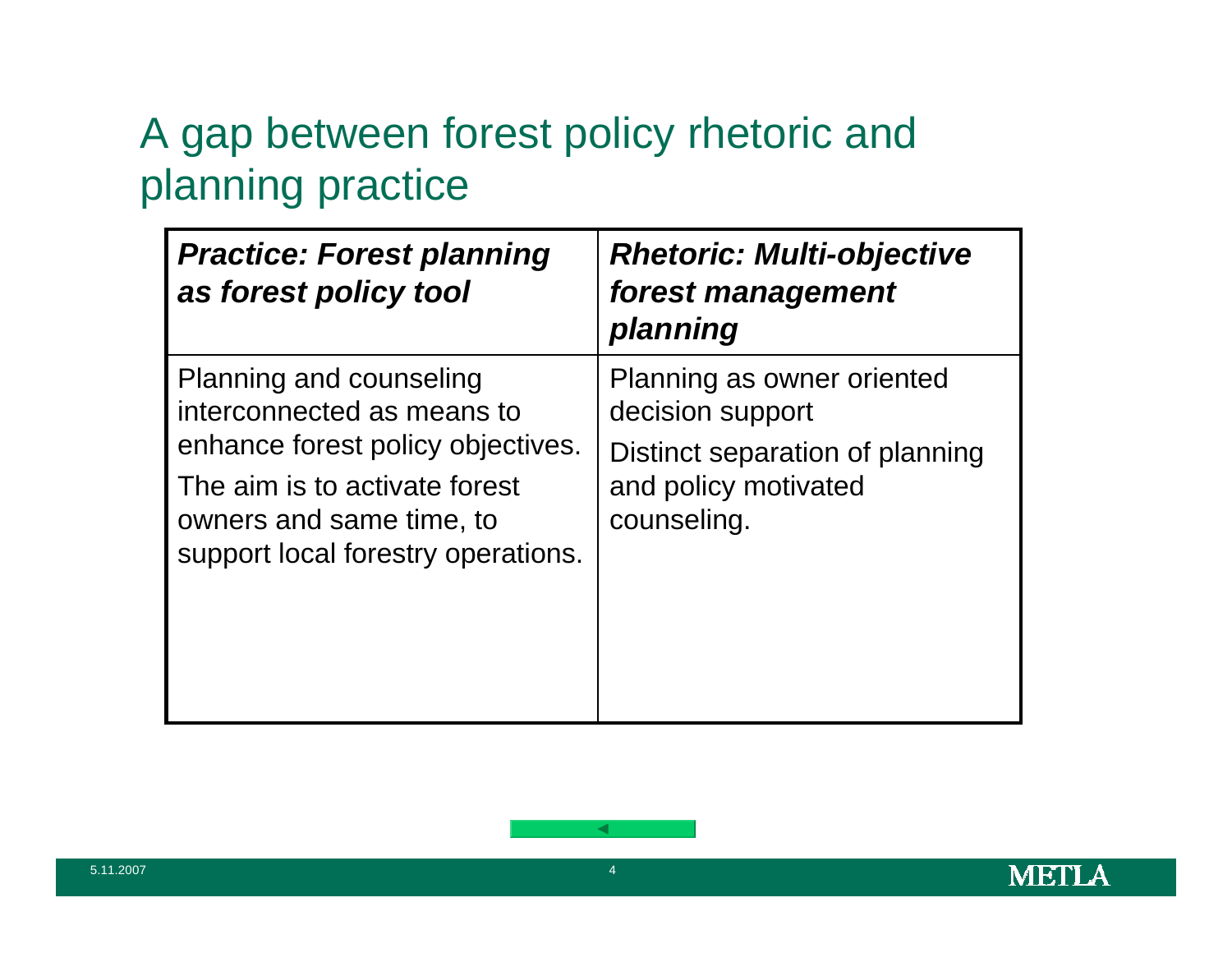#### A gap between FMP-research and practice

- $\mathcal{L}_{\mathcal{A}}$  A forest planning research has produced impressive repertoire of multi-objective decision support tools, which are not much utilised in practice (In private forestry)
- $\overline{\mathcal{L}}$  What is essential in developing forest planning: "*That planners realise what forest planning is about?"* (Pukkala 1997)

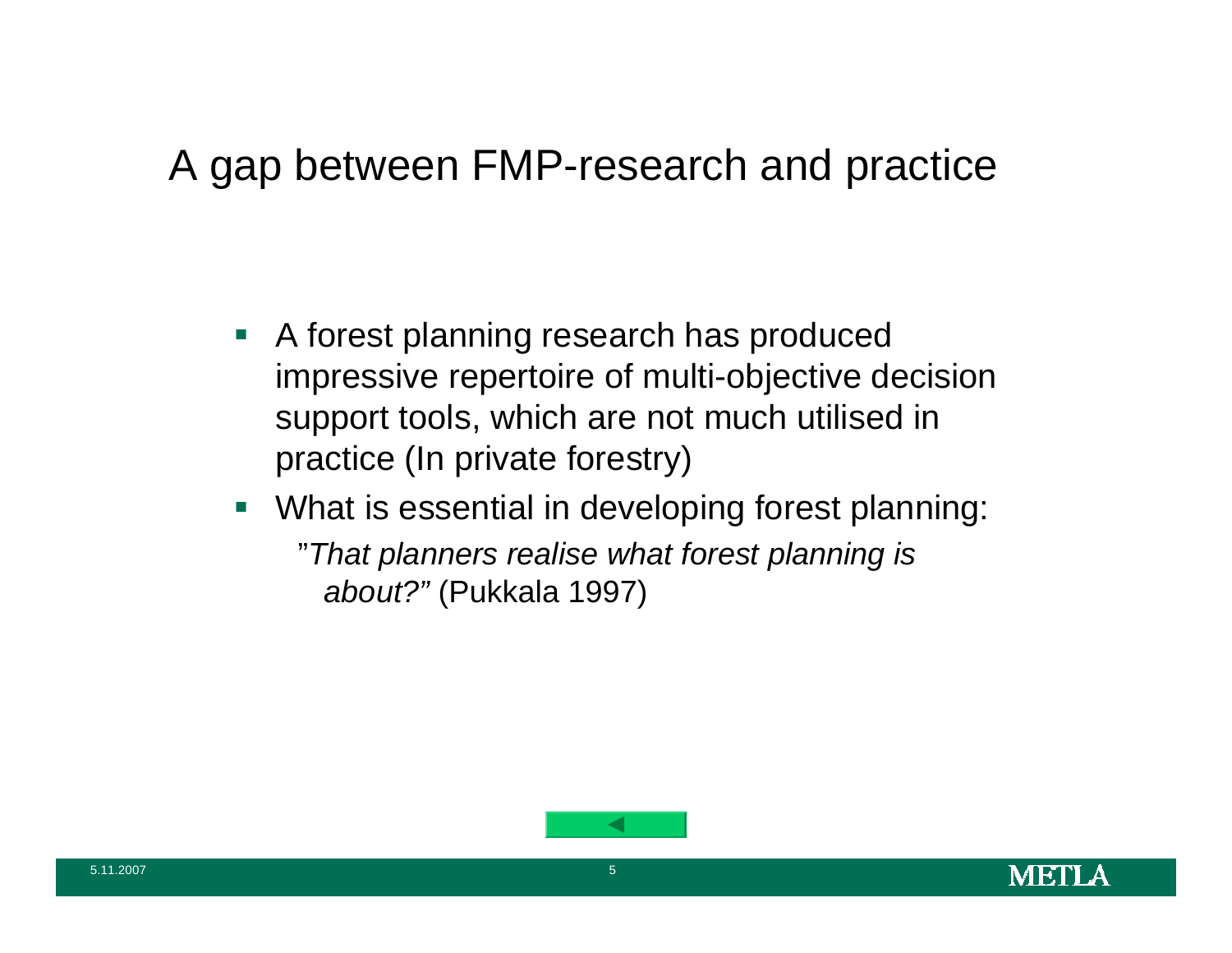### Dominant forest planning research

- **Typically prescriptive science** 
	- Normative idea about what is good decision-making process and how it is best supported
	- **Development of means**
	- Case-study to test it
	- **Verification of the results basing on the coherence** of the procedure with pre-idea

A key advantage of all prescriptive models is that those carefully constructed theoretical frameworks have contributed development of consistent planning schemes, with detailed instructions on how planning should be done. On the other hand, the main challenge of those approaches is their weak focus on practical, everyday nature of planning work.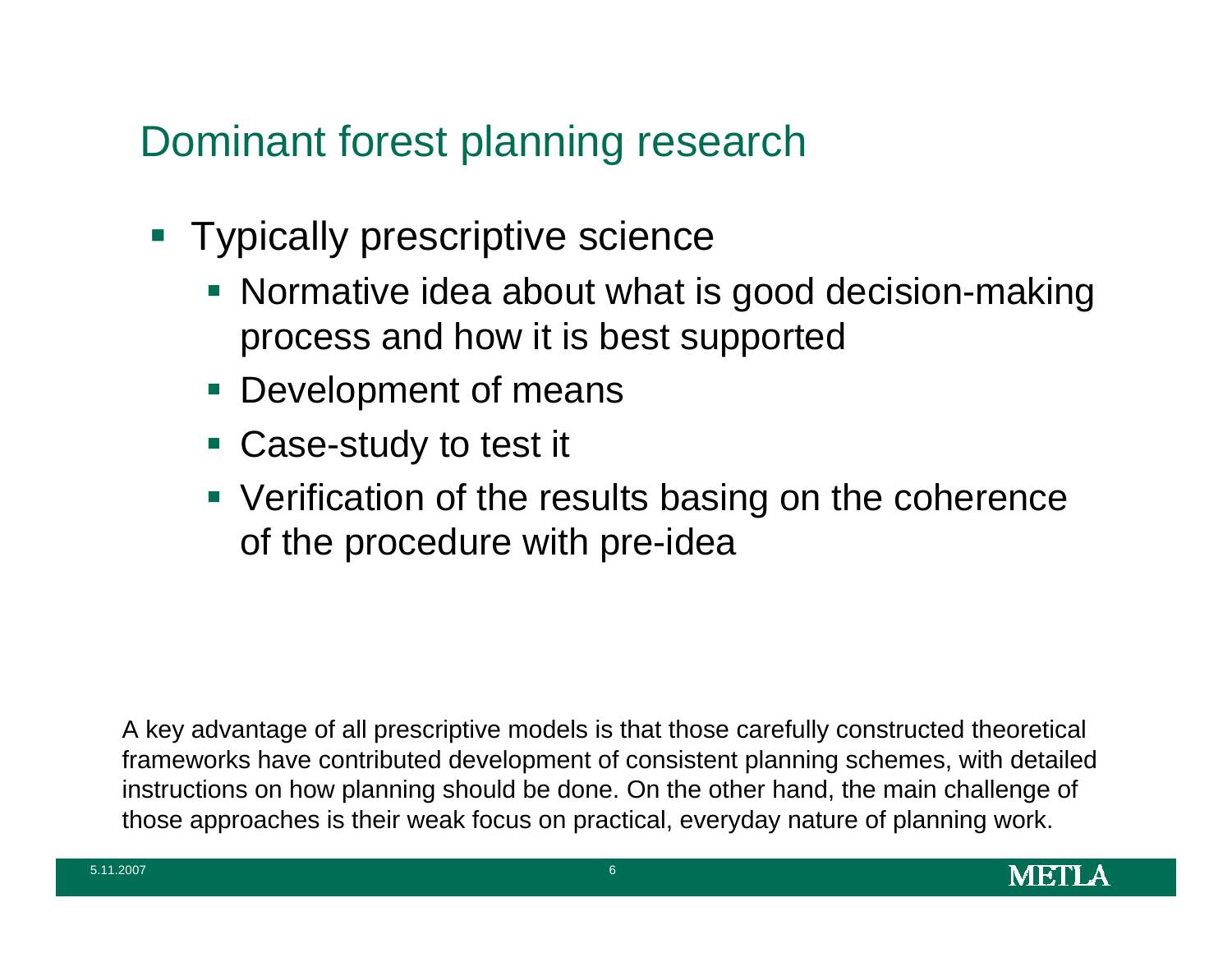### More practically oriented planning research emphasises on

- $\Box$ **Description** 
	- What practical planning is about (instead of what it should be)
- **Practical rationality** 
	- **How everyday decisions are conducted in** historically and socially constructed context?

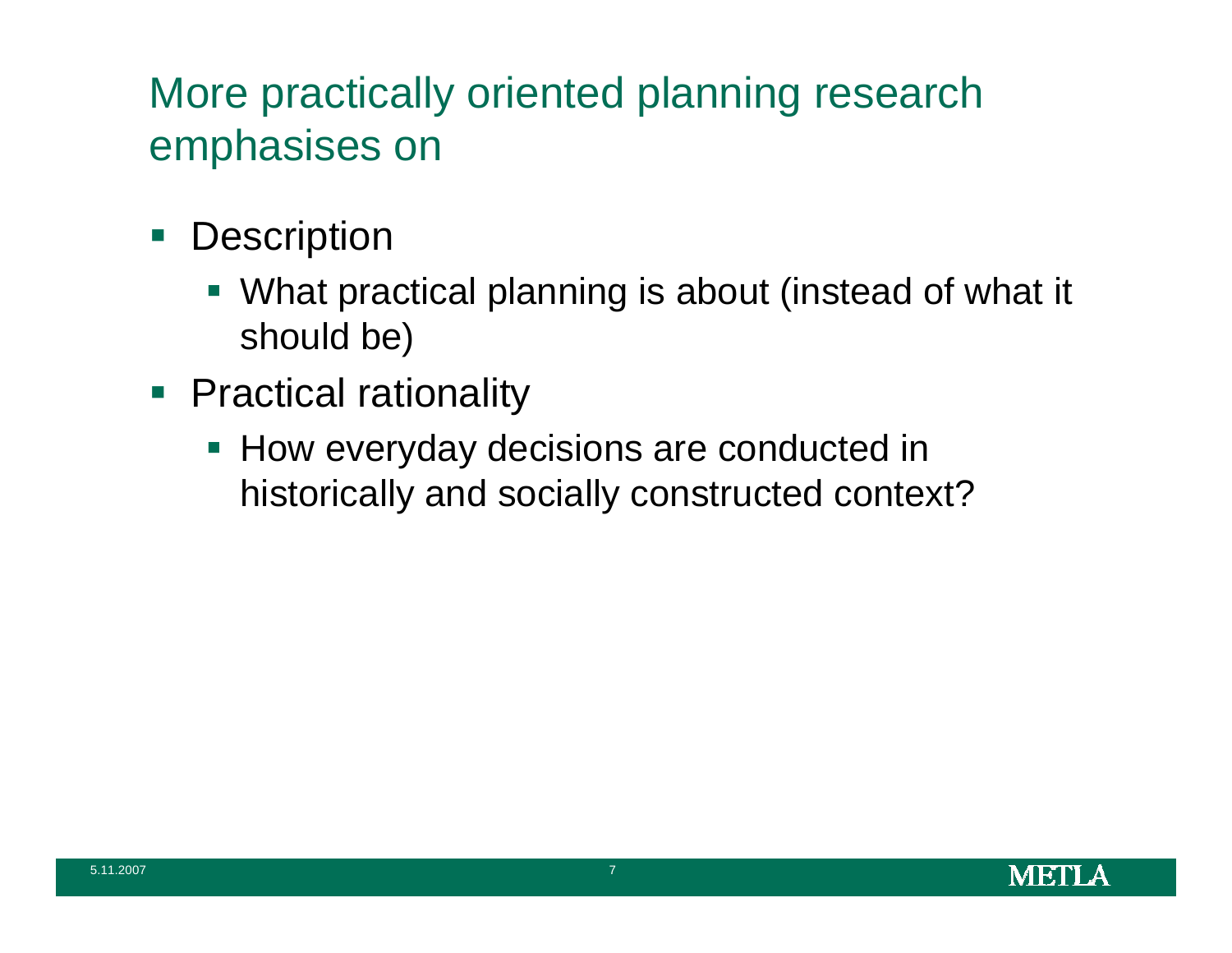### Ongoing Projects:

- $\mathcal{L}^{\text{max}}$ Adaptive decision analysis in forest management planning. (SA)
- $\mathcal{C}^{\mathcal{A}}$  Developmental Work Research of Customer-oriented Private Forest Planning. (MMM)
- $\mathcal{L}_{\mathcal{A}}$  Studies up to now:
	- $\overline{\phantom{a}}$ Co-operation in private forest planning (Tikkanen 2006, Hokajärvi et al. 2006)
	- Forest owners decision-making modes, Communication needs, desire and distortions (Hujala et. al. 2007a,b,c)
	- Forest planning as cultural historical activity (Hokajärvi et al. )
- $\mathcal{L}_{\mathcal{A}}$  Task of the day:
	- $\blacksquare$  How to contribute the development of practical decision aid procedures by research intervention?



**Planning as adaptive everyday action**

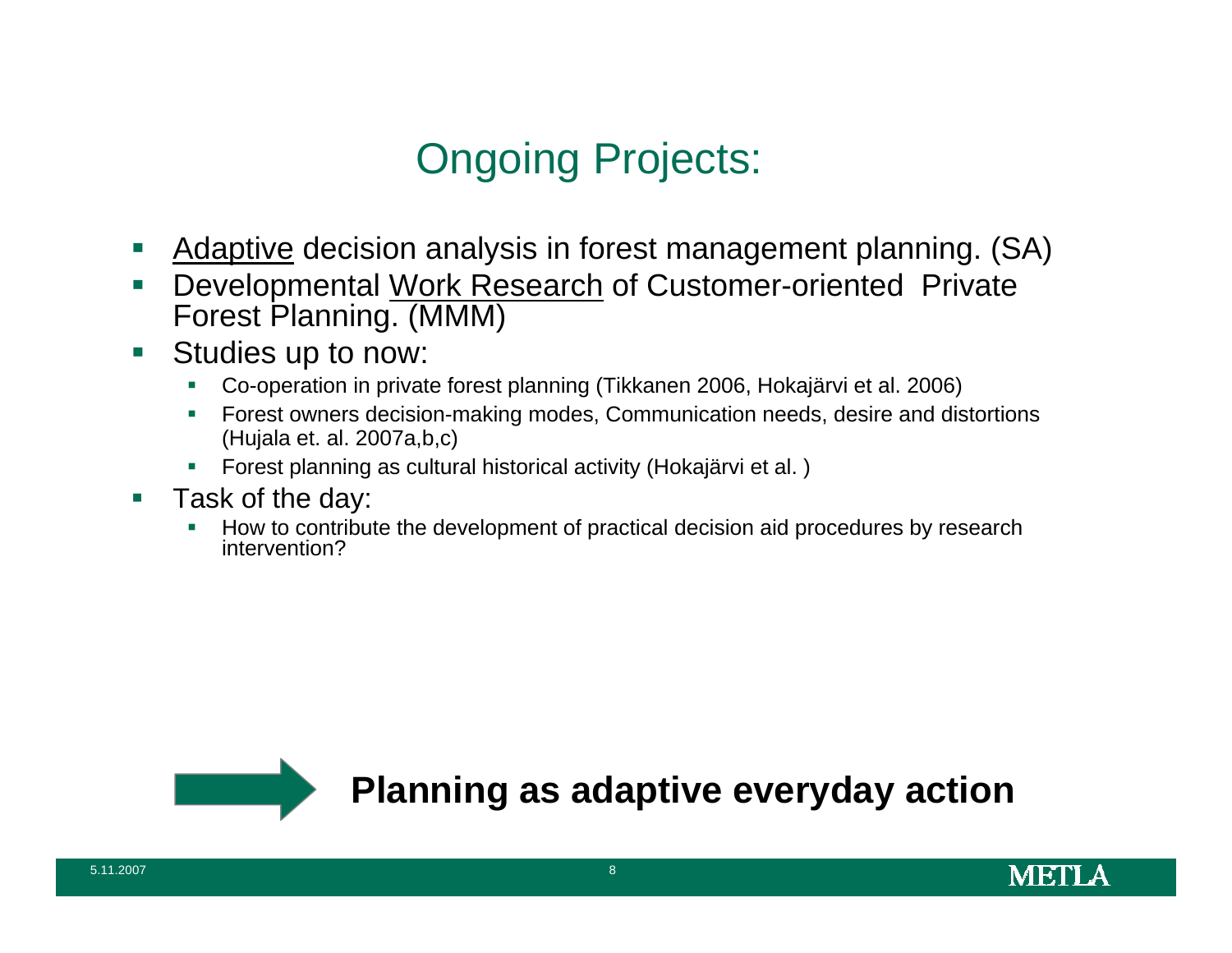#### An adaptive planner

- $\mathbb{R}^n$  The man is future oriented and purposive, on other words, a *planner* as a nature.
- $\Box$  Planning is a cognitive action guiding future behaviour;
	- **Example 2 rand first order planner builds the plan from the scratch,**
	- e<br>S an adaptive (the second order) planner basis activities on plans constructed from previous activities
- **IF In everyday world the man is pragmatic, "saving" mental** resources by acting like second order planner. This mode of behaviour might not be optimal, but under the conditions of *everyday task-environment* it, inevitable, give benefits

(Alterman et. al. 1998, Bingle and Day 1996).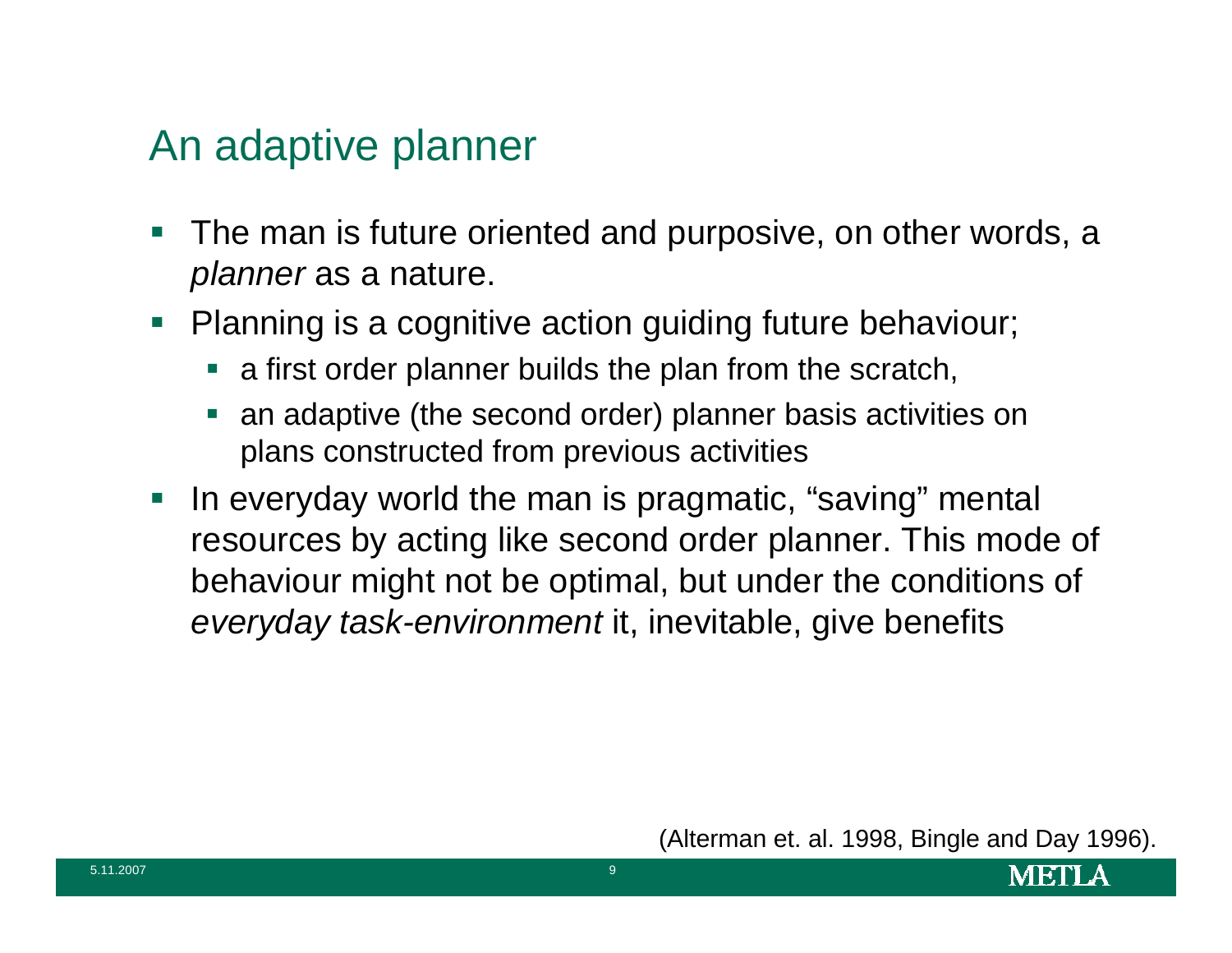### **Forest consultant and owner as adaptive planners**

|                          | <b>Forest consultant as an</b><br>adaptive planner  | Forest owner as an adaptive<br>planner                                                                              |  |
|--------------------------|-----------------------------------------------------|---------------------------------------------------------------------------------------------------------------------|--|
| Activity                 | Forest planning                                     | Forest management and<br>decision -making                                                                           |  |
| Action                   | Constructing a plan for<br>particular forest owner  | Procuring aid for decision -<br>making                                                                              |  |
| <b>Operations</b>        | Sequence of tasks to<br>construct a plan            | Sequence of tasks to get a plan                                                                                     |  |
| Outcome of the<br>action | An outsourced model of<br>behaviour of forest owner | Internalised model of wanted<br>behaviour                                                                           |  |
| Usage of the outcome     |                                                     | <b>Instruction manual</b><br>Used and situationally modified<br>when conventional action<br>plan need to be adapted |  |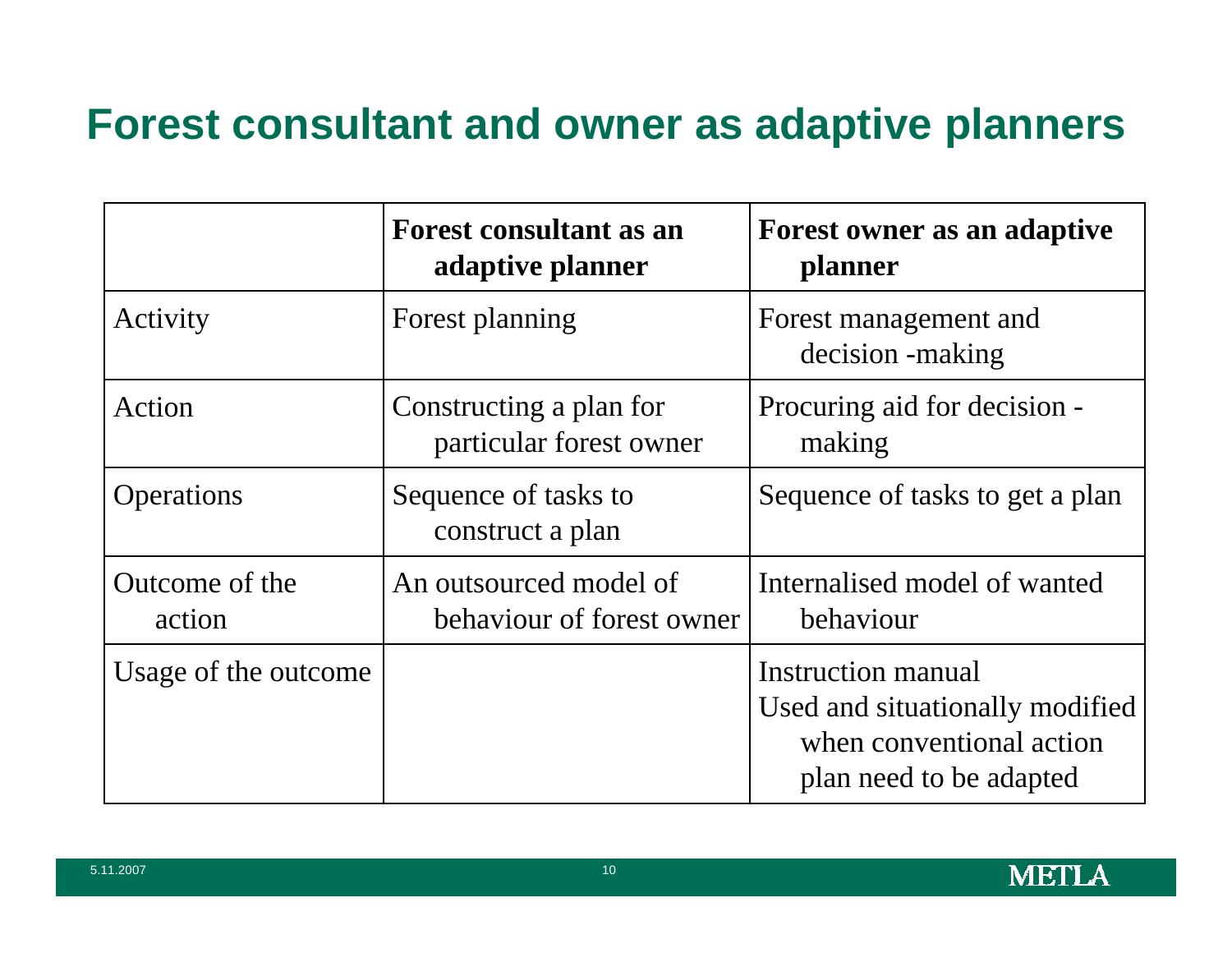### Process of matching

- $\mathbb{R}^2$  The adaptation requires some sort of evaluation process where outcomes are matched with cognitive representations and information from environment
- When the mismatch (contradiction) is been perceived, the adaptation progress during the back-and-forth process of abstraction and specialisation.
	- During the abstraction the background knowledge associated with the pre-stored work-plans is made explicit, hence it becomes possible to [find and] reuse the pre-stored plan in a wide variety of situations;
	- During the specialisation solutions are concretized in terms of a work-plan and its implementation in a novel situation
	- Sometimes the change in action needed to solve the contradiction is simple and straightforward, not requiring high level of abstraction, but sometimes it requires much mental resources, to find such commonalities in abstract level which enables understanding a new solution (Alterman 1988)

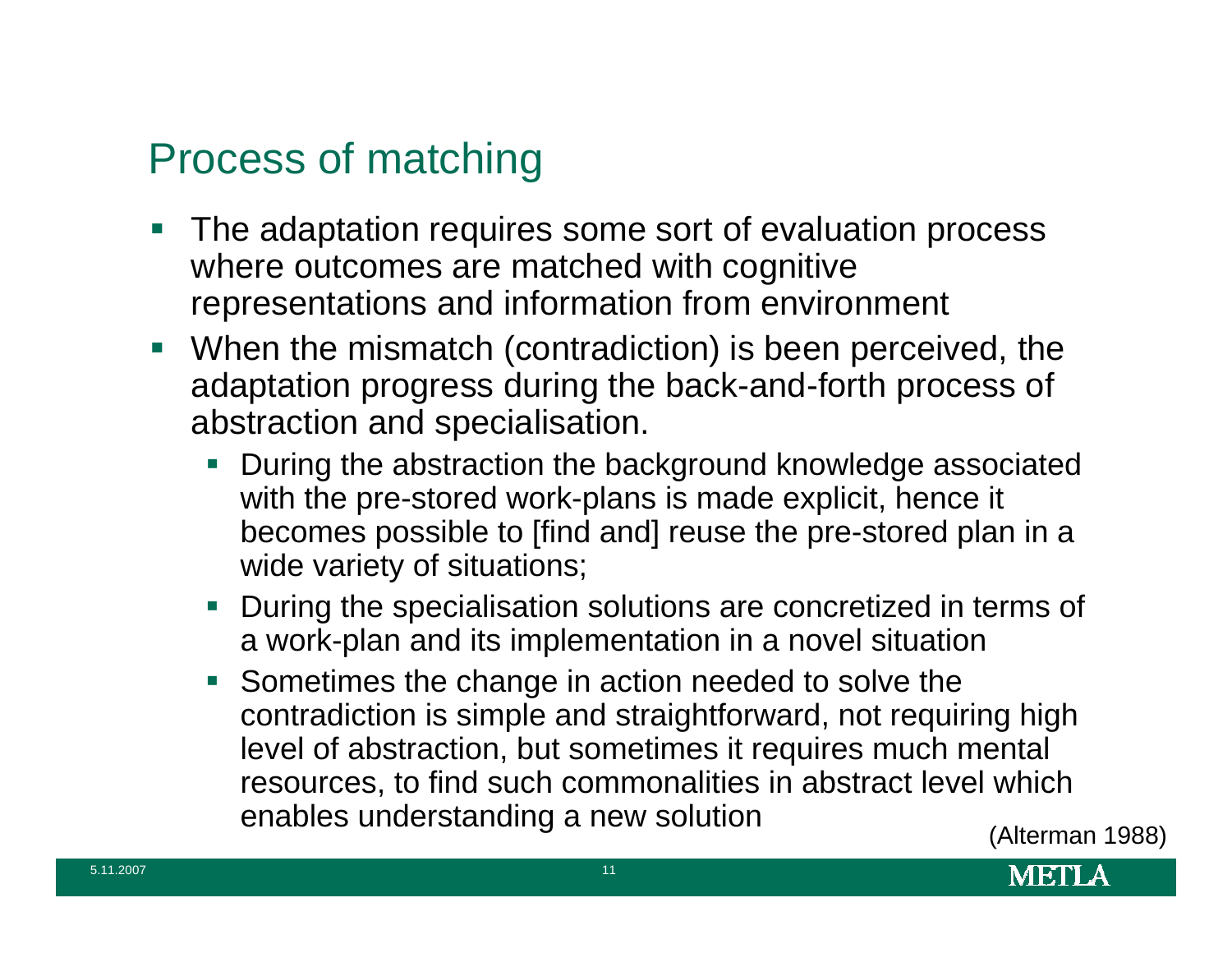### Abstraction levels

- $\mathcal{C}^{\mathcal{A}}$  There are no fixed number of such abstraction levels in mental structures, but, in terms of simplicity, a couple of researchers have labelled hierarchical structures, seen as determinants of behaviour
- **Hugosson and Ingemarson (2004)** 
	- **T** "ideas about concrete actions like to choose among different regeneration alternatives basing on knowledge about site quality,
	- **If ideas about types of actions, like about favour or disfavour** certain action types, like conservation or intensive timber production,
	- $\blacksquare$  ideas about actions in general terms, like mental tendency to favour e.g. better environment."
- **Firm adaptive planning view, inevitable, most interesting** are abstraction levels constructed in learning theories (Bateson 1972, Argyris and Schön 1978, Argyris 1985).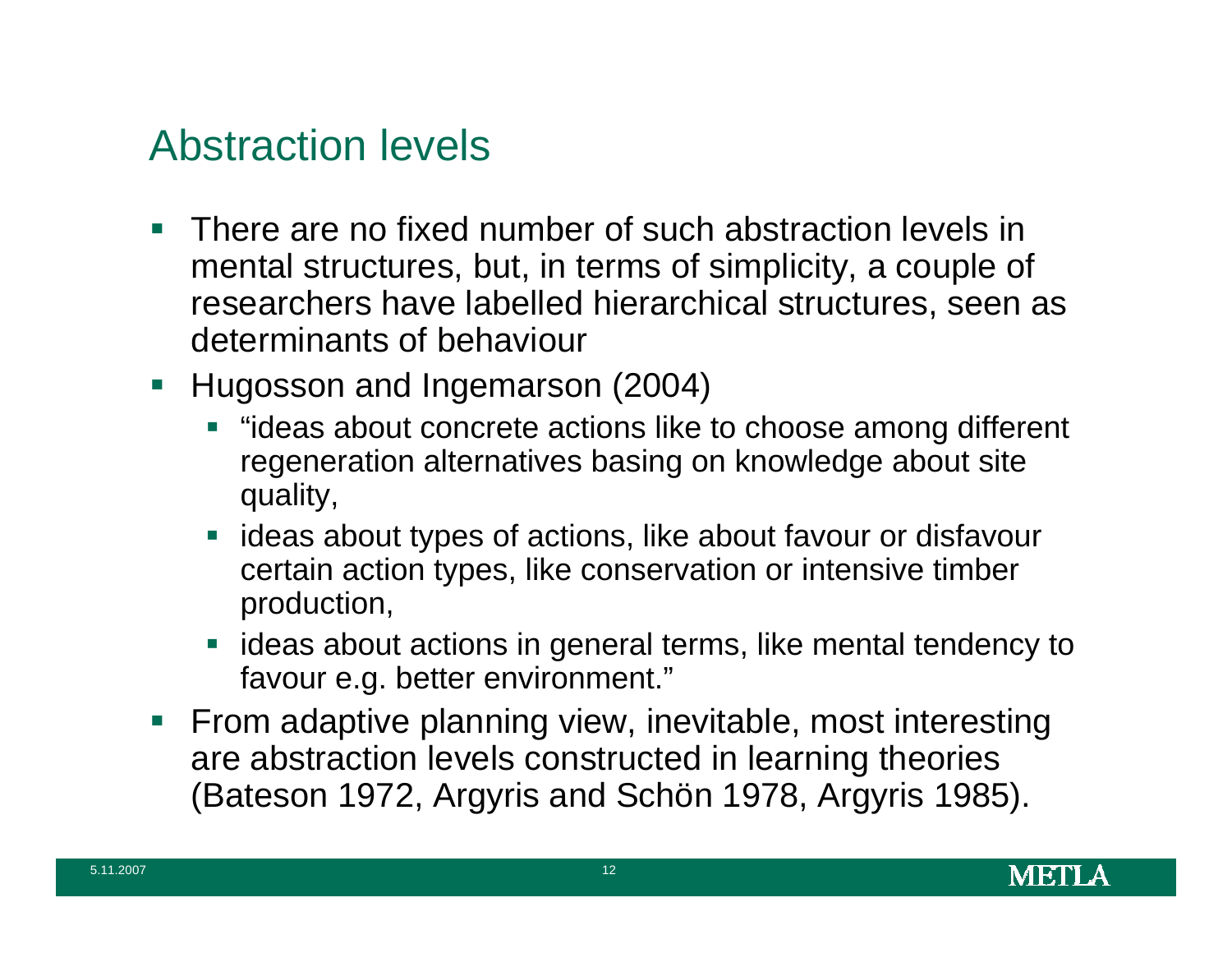### Learning levels

- $\mathcal{L}_{\mathcal{A}}$  Argyris and Schön
	- Contradictions in I-level are solvable without changing the original goal of the actor. This level of learning (adaptation) enables actor to continue its performance in changing environment according to existing plan, achieving existing goals
	- $\blacksquare$  In level II the solution requires the plan to be changed as well. This requires modifications in more abstract and fixed inner structures which are guiding action. The II-learning changes first goals then the action.
- $\mathcal{L}_{\mathrm{eff}}$  Bateson
	- e<br>S II-level learning is learning to learn in certain types of contexts.
	- $\mathcal{L}_{\mathcal{A}}$ Actually learning I necessities also learning II
	- **Service Service**  For example, adopting behavioural tendency to avoid negative responses or to solve particular problem types with certain external aid is due to learning-II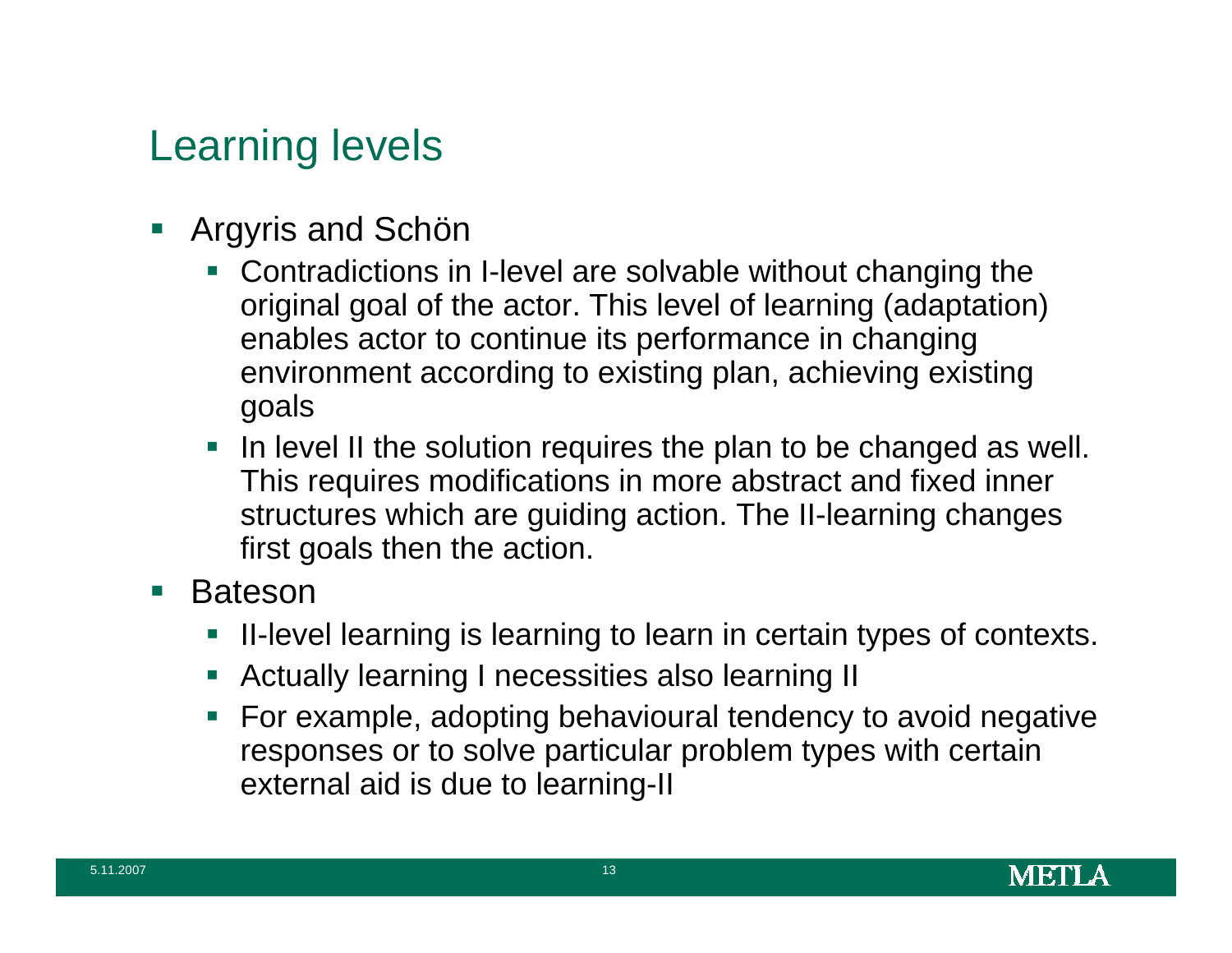#### Communicative defence mechanisms

- In practice, defence mechanisms are hindering intentional II- learning. Mechanisms are coupled with the structure, action culture and communicationprinciples of an organisation.
- **Disclosure of this sort of distortions might lead to III**learning (Bateson), but it requires a new abstraction: explanation about premises learned during the II-level learning, so that the shelf is not any more a central element in the process of consciousness, but the focus is on the systemic relationship between the elements of the communicative system.

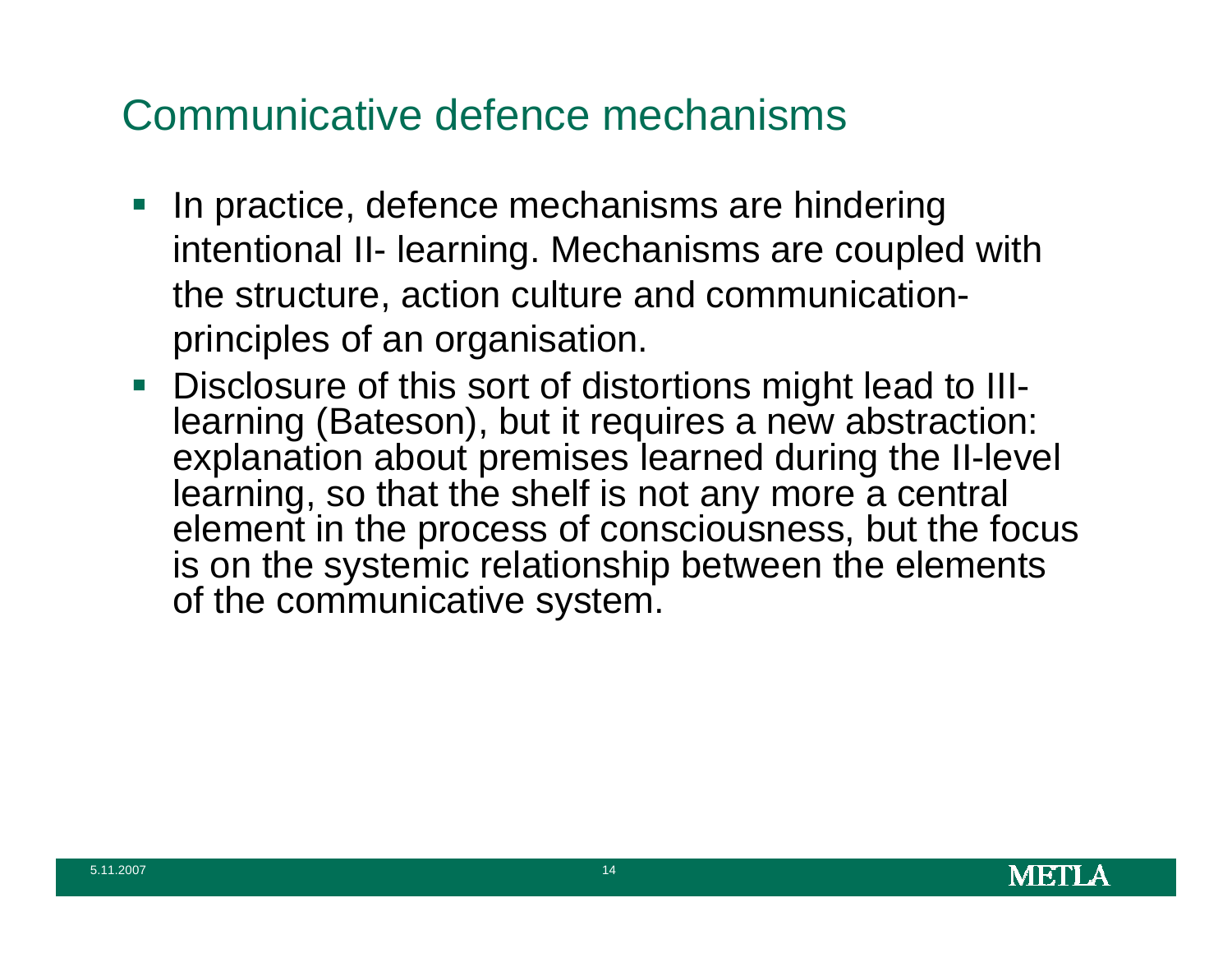### Systemic view

- Cognitive guidance is distributed in both the mind of the individual and the external world, in *task environment*.
- **A** great deal of information in task environment is intentionally constructed to aid action
	- **Signs, user instructions, guidelines, rules**
	- **Aid and other reactions of others for completing** tasks
- **Adaptive actions are "joint", with multiple actors.**

(Greeno 1998, Engeström 2001, Alterman & Garland 2000)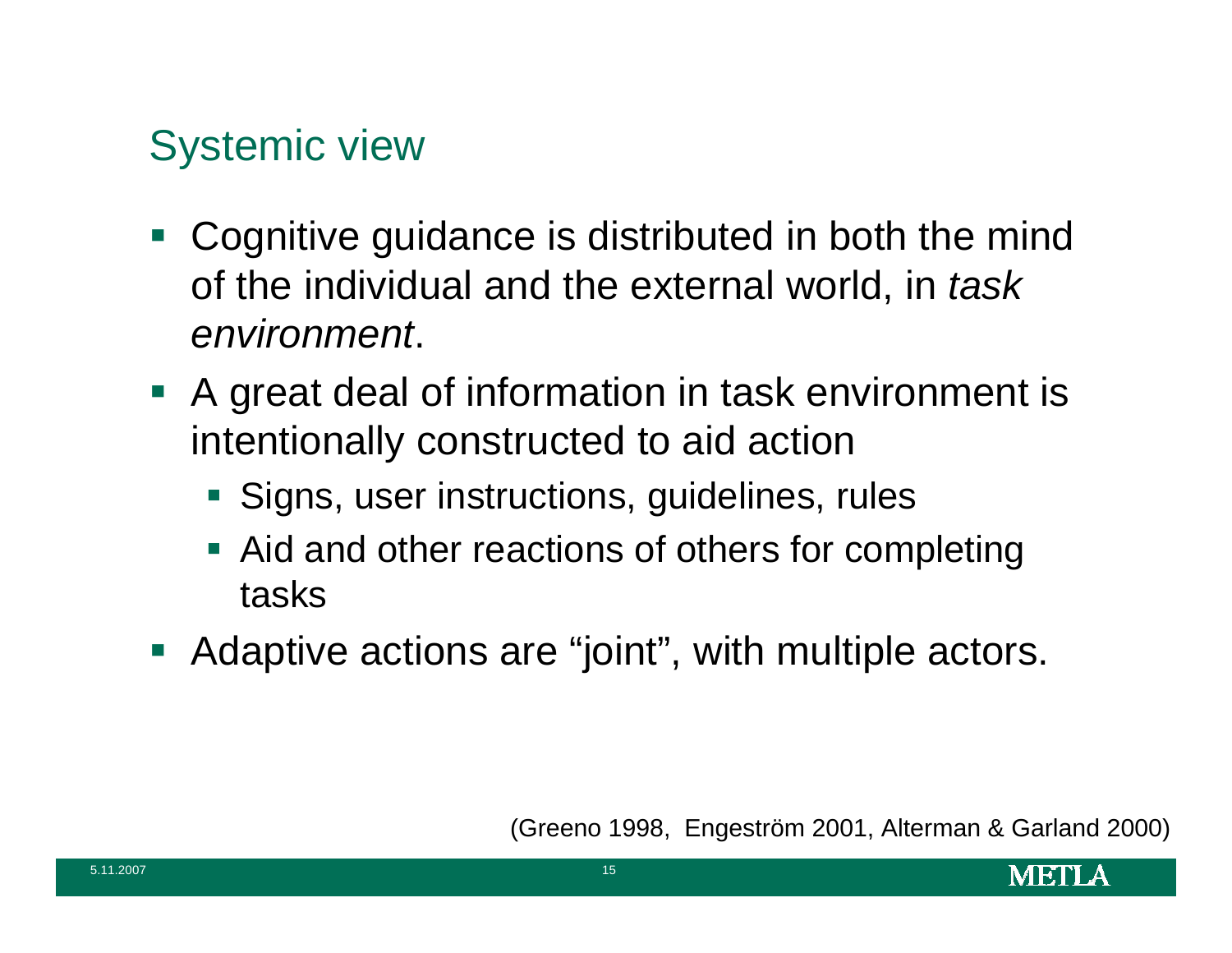### Joint actions

- To be "joint" there has to be at least some objectives shared by actors
- **The joint action proceeds through joint operations,** which have entry and exit points and require coordination: request and responses.
- **The same interactive item have different** interpretations, depending on the different strategies (plans) of individuals and on the common ground
- $\mathcal{L}_{\mathcal{A}}$  Common ground includes for example presupposed roles (e.g. dominant-submissive, dependent-independent), in action. (Alterman & Garland 2000)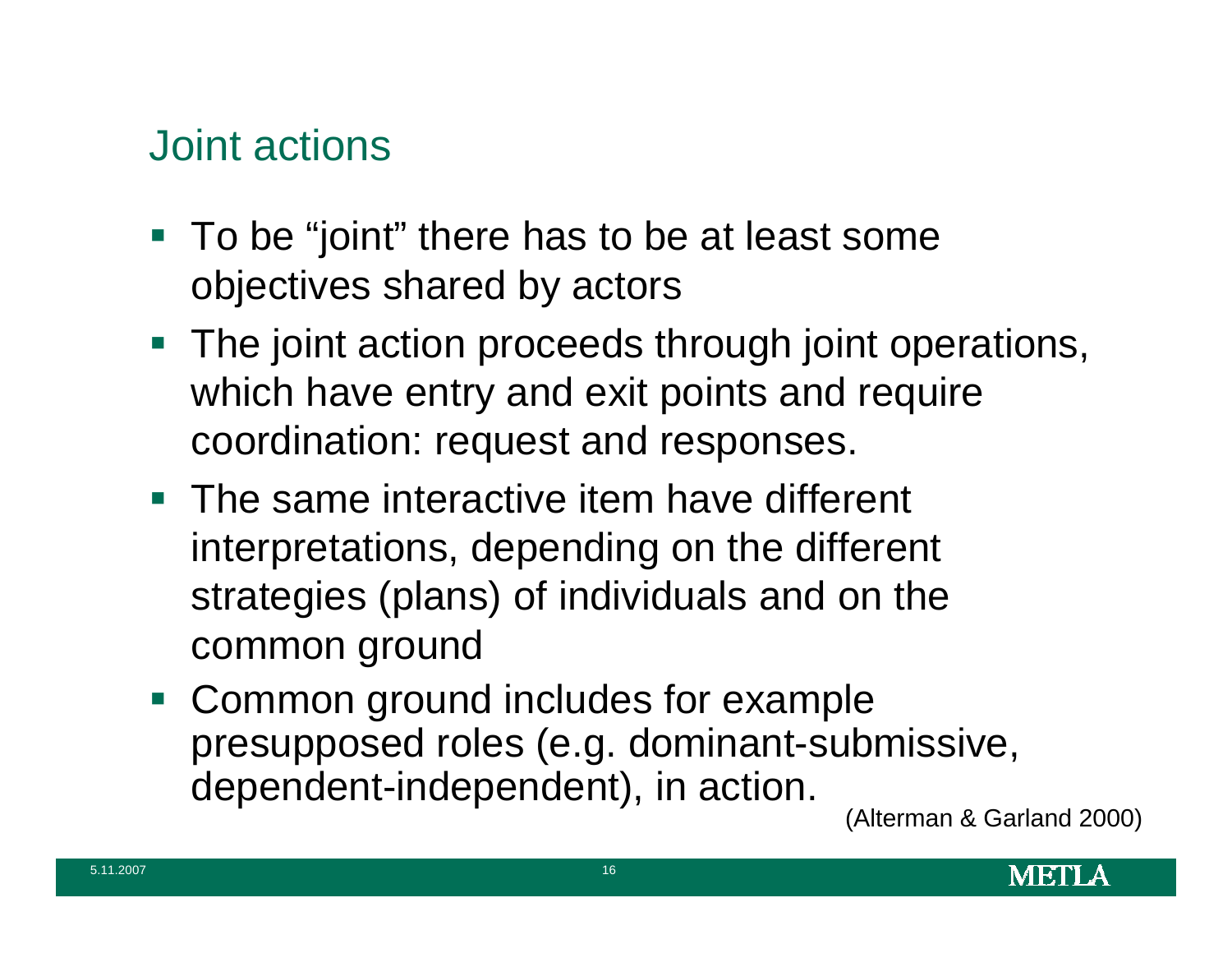### Task of the planning study

■ To understand the tacit assumptions of the present and desired practices, and to work with practitioners in continuous construction of the guiding representations and context

For

**Aiding practitioners to develop relevant service**protocols and products, which serve as instruction manuals to planners when they, adaptively, conduct their work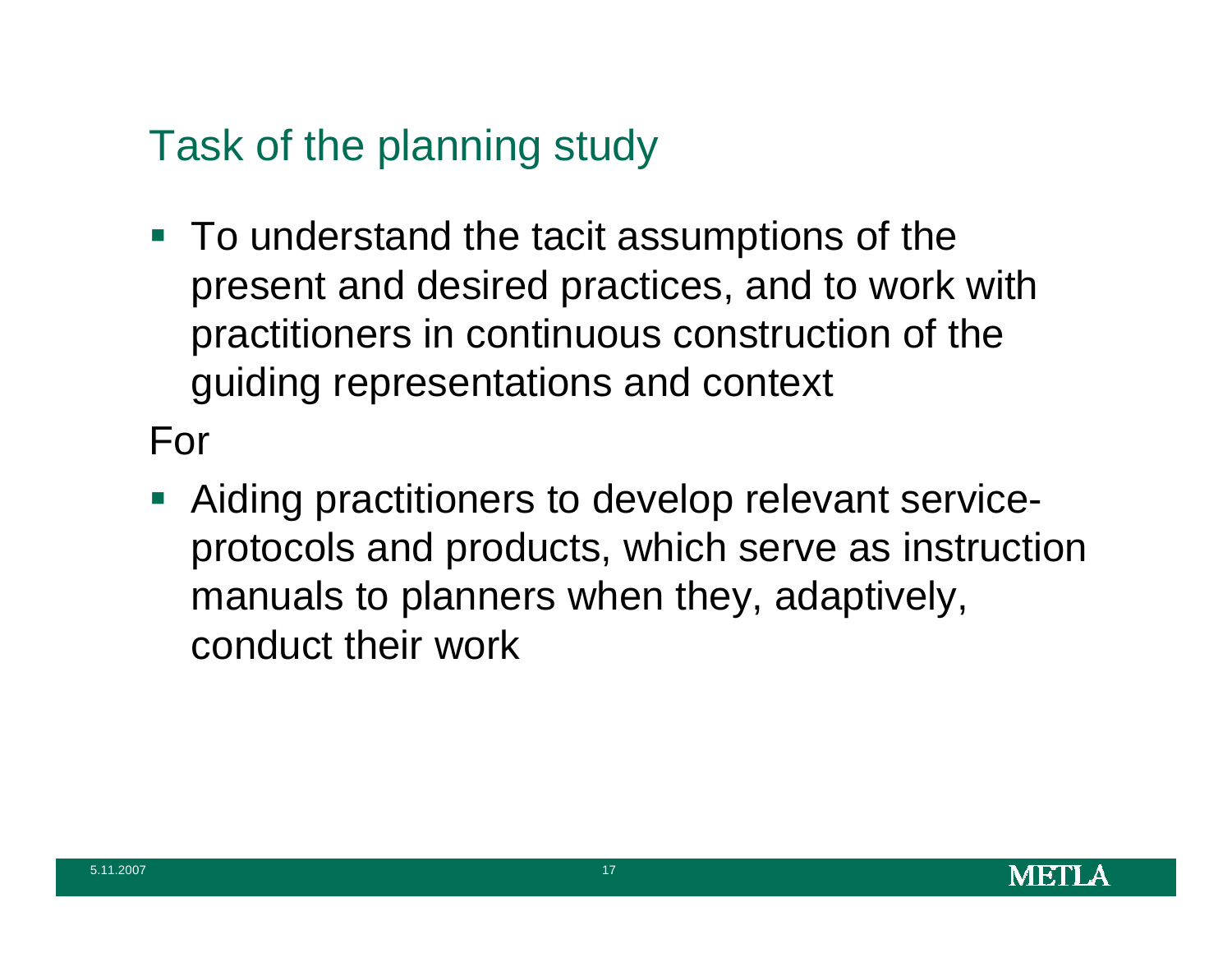### The design-based research

- **Design based** approach is proposed to strategy that fits particularly well with the "adaptive planner" -view
- **Progressive refinement, where a well formulated** construction, a design, is iteratively tested, evaluated and revised so that it eventually answers to questions arisen from the practice, but also advances the theoretical issues and knowledge in wider context

(Collins et al. 2004)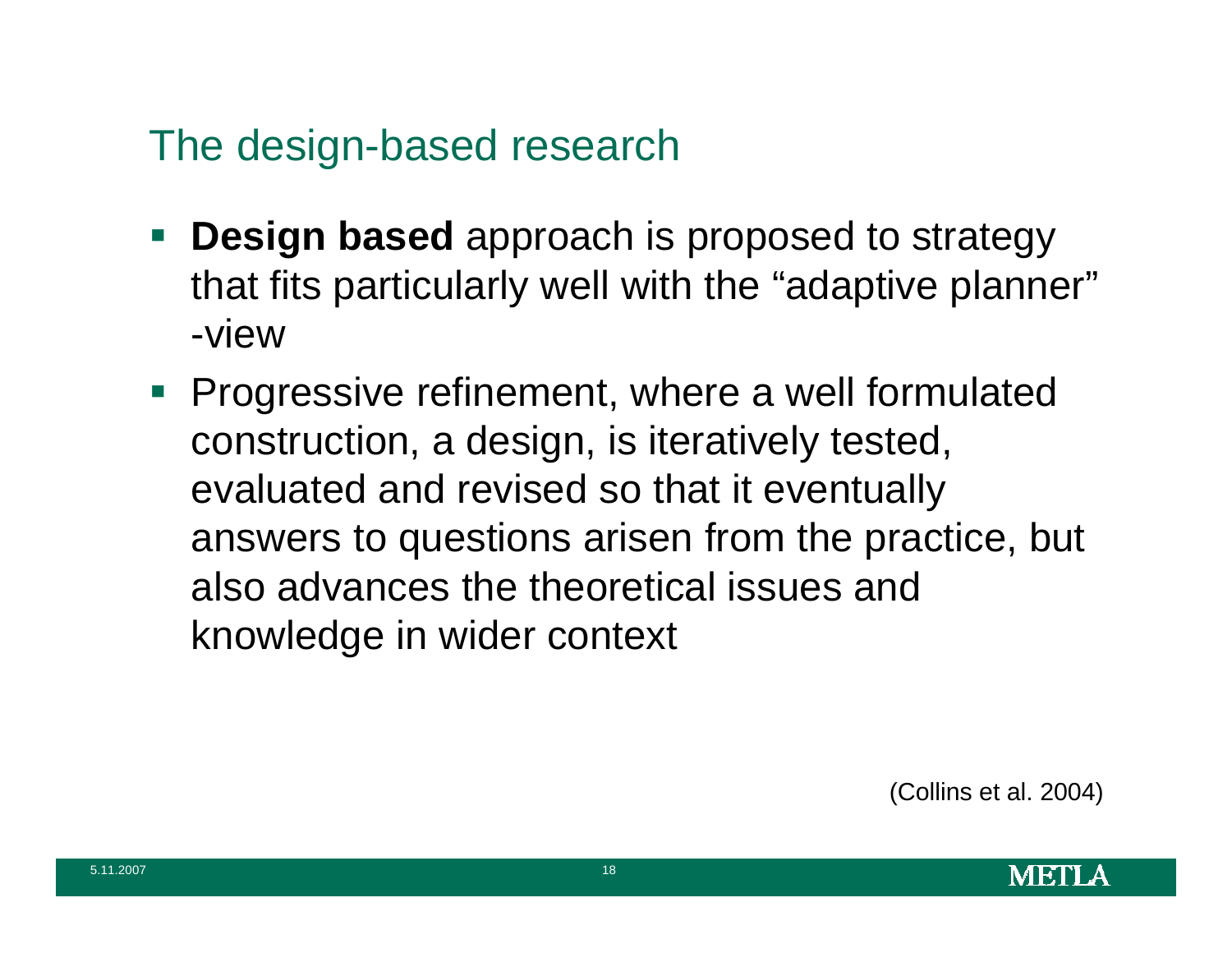## Framework of ongoing DBR-project

| <i><b>Abstraction</b></i><br>level | <i><u><b>Structures</b></u></i>                                     | Learning                                                                                     | Research<br>contribution                                      | Questions                                                                       |
|------------------------------------|---------------------------------------------------------------------|----------------------------------------------------------------------------------------------|---------------------------------------------------------------|---------------------------------------------------------------------------------|
| Activity                           | Task<br>environment<br>- Motivation<br>(inner)<br>- Context (outer) | <b>III-learning</b><br>- Expanse and increase<br>the in/of the task<br>coherence environment | Explain<br>action                                             | Why the<br>objectives?,<br>What are signs and<br>are they in<br>consistence?    |
| Action                             | <b>Objectives</b>                                                   | II-learning<br>- Expanse a decision<br>space in the task<br>environment                      | Interpret<br>action                                           | What are objectives<br>and constraints?<br>What are options?                    |
| Operations                         | A plan                                                              | I-learning<br>- Find a new plan in a<br>decision space                                       | Describe<br>action in<br>process<br>terms about<br>operations | How the interactive<br>process progress?<br>Initiations?,<br>Responses?, Roles? |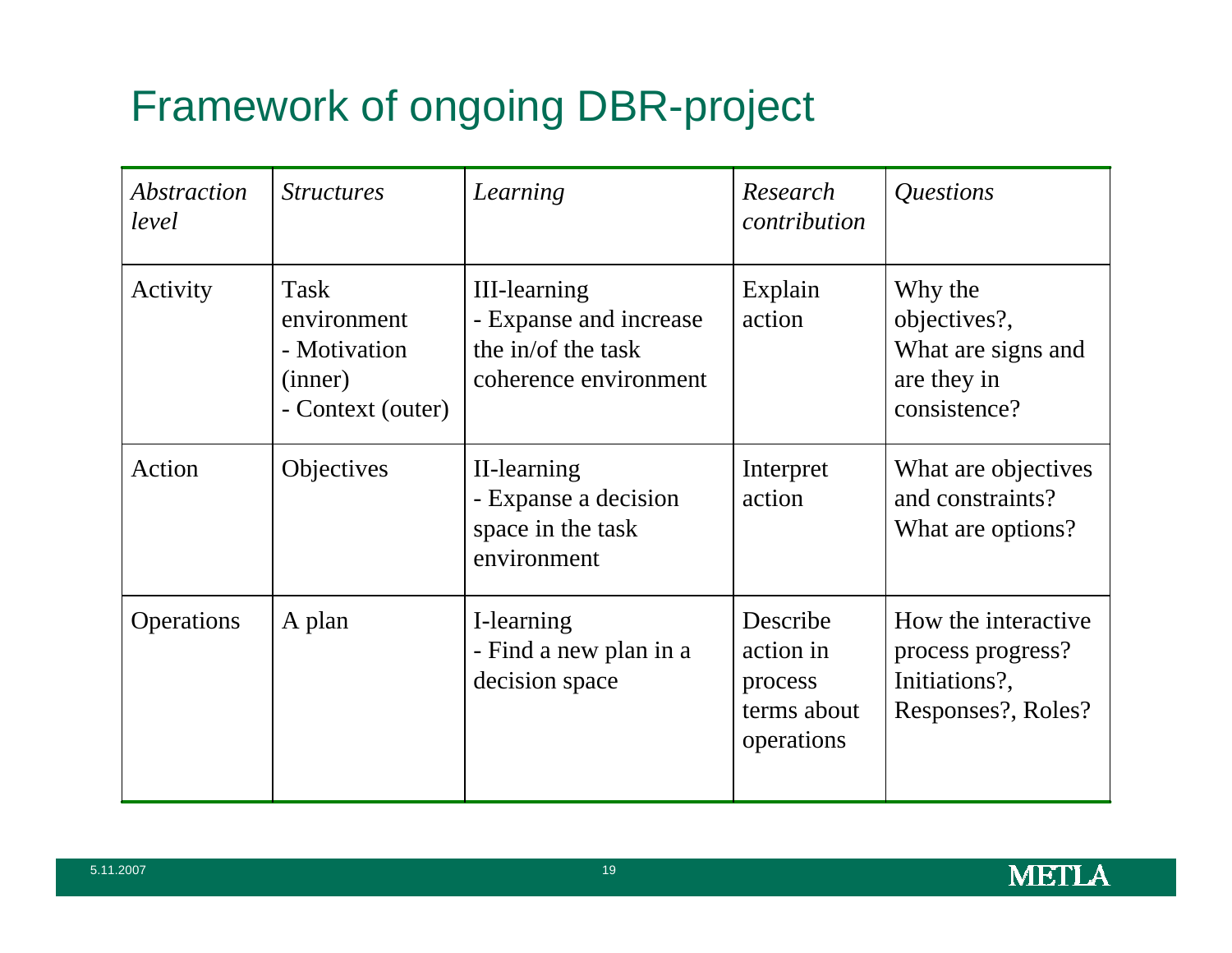### Study setting of ongoing project

- Г A planner and an observer
- $\mathcal{C}$ A design to be improved is planner´s "work-manual"
- Г Basic units of the study are consultancy acts, which are described by operations:
	- Г I-level adaptation improves the consistency of operations in terms of design
	- **Pre-interview, observation, post-interview of planner and owner**
	- $\mathcal{C}$ Intermediate discussion between the planner and the observer
- Г Second level of analysis is focusing on the planning acts as a whole which is interpreted in terms of objectives
	- ⊑ II-level adaptation considers objectives and develop design in consistent with them
	- After 3-5 consultancy acts, 3-5 cycles
	- Г A group discussion and research contribution: planner, planning manager, observer and researchers
- Г Third level of analysis is focusing on the activity:
	- To activate III-learning action is explained in terms of task environment (including motivation and context)
	- $\mathcal{C}$ Researchers after the project
	- ⊑ Discussion in professional-, policy- and scientific fields
- Г Research data:
	- Г Interviews, pre-post questionnaires, group-discussions; video-taping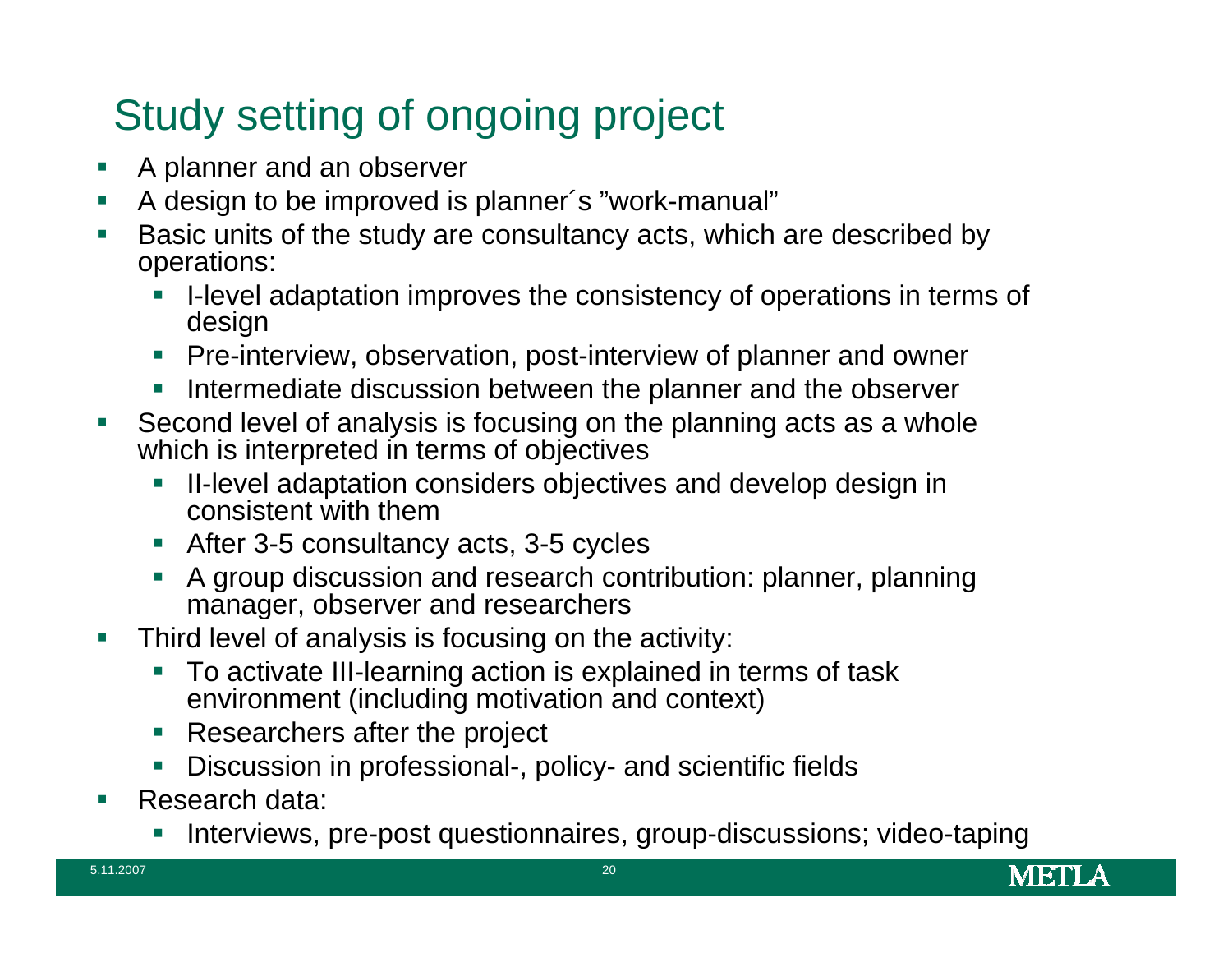# Noticed gaps in forest planning debate